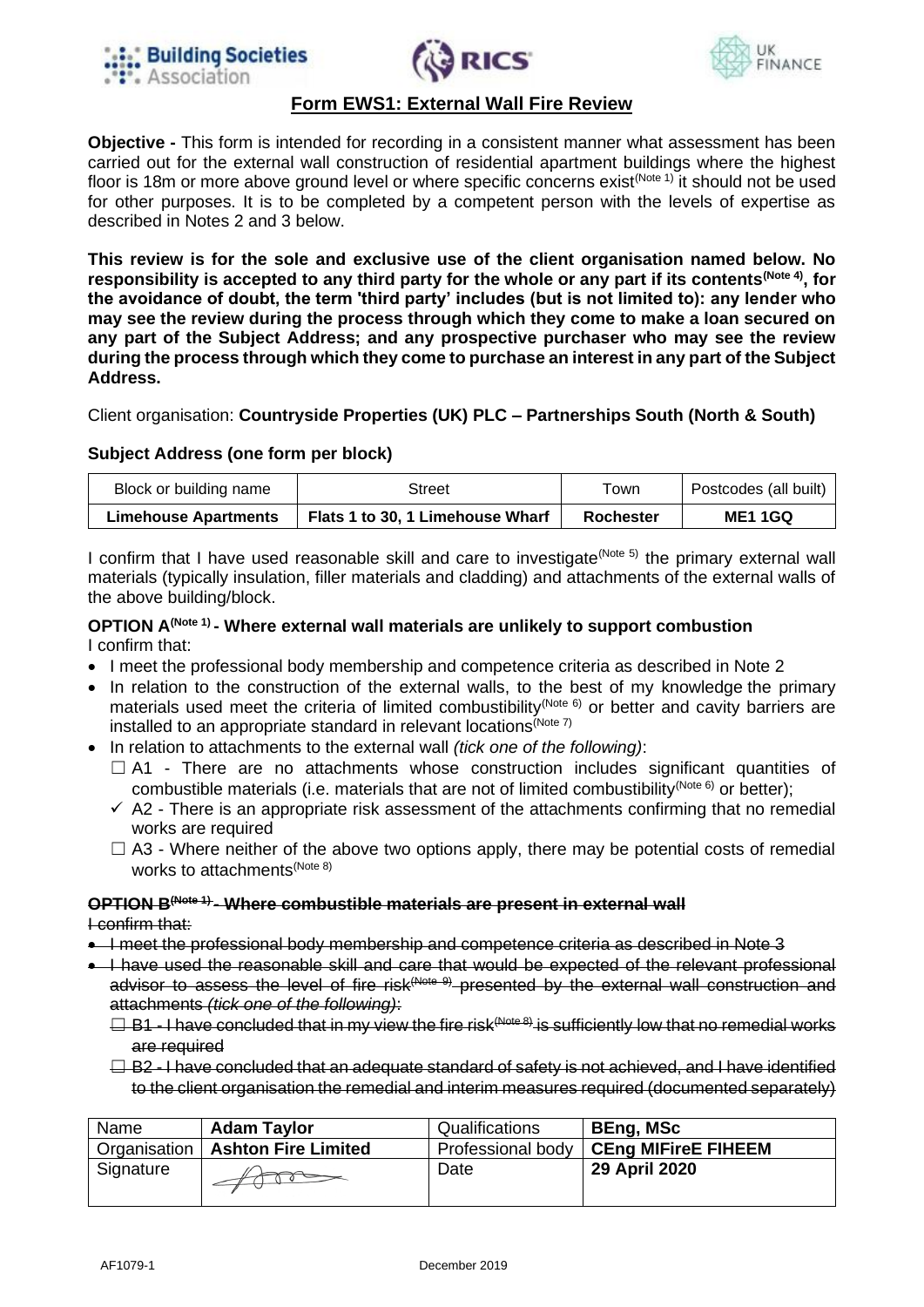





# **NOTES**

**Note 1 -** This form includes two options. Option A is for buildings where the materials used in the external wall would be unlikely to support combustion. Option B is for buildings where Option A does not apply and a more detailed review (and hence higher level of fire expertise) is required. The signatory should use either the Option A approach or the Option B approach and delete/cross out the unused option. Within each option there are sub-options, the user should tick the box of the relevant sub-option.

**Note 2 -** For Option A, the signatory should be a member of a relevant professional body within the construction industry with expertise to identify the relevant materials within the external wall and attachments and whether fire resisting cavity barriers and fire stopping have been installed correctly. However, this would not necessarily include the need for expertise in fire engineering.

**Note 3 -** For Option B the signatory would need expertise in the assessment of the fire risk presented by external wall materials and should be a member of a relevant professional body that deals with fire safety in the built environment. This could be a Chartered Engineer with the Institution of Fire Engineers or equivalent.

**Note 4 -** Should there be a desire for a third party to rely on this form, they should contact the signatory's organisation.

**Note 5 -** The investigation must include evidence of the fire performance of the actual materials installed. For both Options A and B this would often include either a physical inspection by the signatory to this form, or inspection of photographic or similar information gathered by a 3rd party (subject to the signatory having sufficient confidence in that 3'° party). It would also include the standards of construction of key fire safety installations such as cavity barriers. Given the nature of external walls this would typically involve investigations in a limited number of locations (actual number to be determined by the signatory). Review of design drawings may assist but on their own would not be sufficient. If the wall construction includes multiple wall types, the investigation should include each type.

**Note 6 -** The term 'limited combustibility' is as defined in BS 9991:2015.

**Note 7 -** Cavity barrier fire performance and locations to be based on relevant fire safety design guidance documentation such as BS 9991 or relevant statutory guidance

**Note 8 -** In this situation the signatory should notify the client organisation that an appropriate risk assessment of the fire risk of the attachments might be required.

**Note 9 -** The assessment of fire risk as described above includes that insofar as is necessary to ensure a reasonable standard of health and safety of those in and around the building, all external wall constructions and any external attachments (e.g. balconies) of the building:

- Resist spread of fire and smoke so far as is reasonably necessary to inhibit the spread of fire within the building, and
- Are constructed so that the unseen spread of fire and smoke within concealed spaces is inhibited, and
- Adequately resist the spread of fire over the walls, having regard to the height, use and position of the building.

The assessment takes account of regulations and published design guidance as were current at the time of construction as well as those which are current at the time of this assessment. It cannot be guaranteed that it would address guidance and regulations which may be introduced in the future.

**Note 10 -** The signatory may wish to provide their client organisation with a separate report on their investigation to support their statements in this form. That separate report would not normally need to be supplied to the valuer along with this form (unless there are specific issues which may require it).

**Note 11 -** This form will need to be reassessed if any significant changes occur to the external wall or attachments of the building and is valid for up to 5 years from the date at which it is signed.